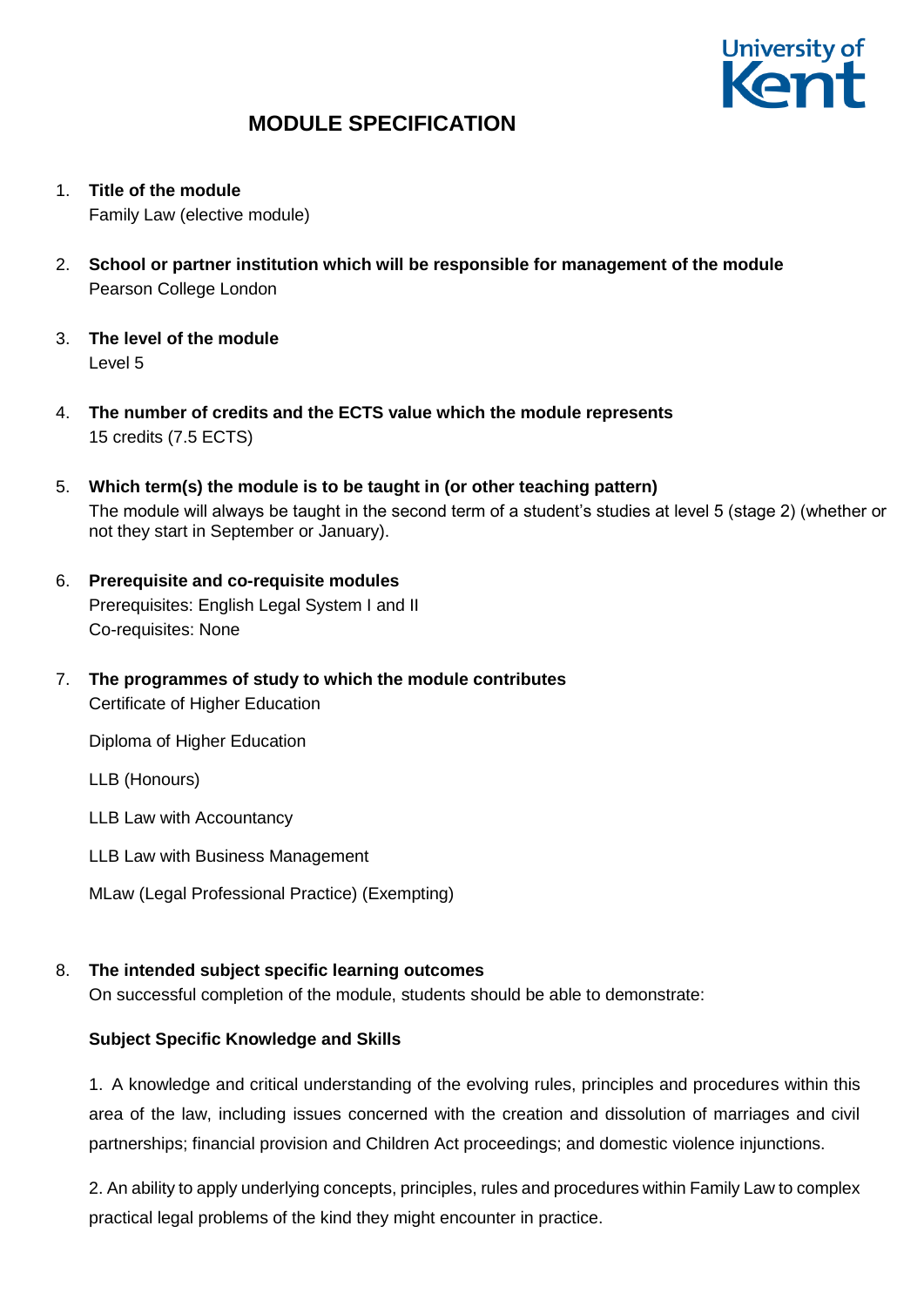

3. An ability to devise and sustain arguments based on appropriate and reflective use of the main modes of enquiry found in Family Law, and critically analyse the information thereby obtained, with a view to proposing informed and reasoned solutions accordingly.

4. An ability to use their developing knowledge in this area to perform the procedural tasks necessary to advance a client's goals.

5. An ability to identify the client's goals and the different means by which those goals could potentially be accomplished, with sensitivity and empathy towards their client's needs.

### **General Transferable Skills**

1. An ability to investigate and identify the relevant facts, research and identify the corresponding legal issues, and advise the client accordingly.

2. An ability to deal sensitively and empathetically with clients in the context of emotionally challenging circumstances, and to recognise any ethical issues which may arise and deal with them appropriately within the Code of Conduct.

### 9. **A synopsis of the curriculum**

The module is designed to enable students to develop the skills and knowledge of family law necessary to practice in this area by requiring them to advise on issues and undertake tasks which would be expected of a trainee solicitor in a Family Law seat.

## **Outline syllabus**

The module comprises five main elements:

**Element 1: Marriage and Civil Partnership -** Marriage, capacity and formalities. Void and voidable marriages. Civil partnerships, capacity and formalities. Void and voidable civil partnerships.

**Element 2: Dissolution of a Marriage and of a Civil Partnership -** Dissolution of marriage / civil partnership and its consequences; the law relating to divorce and procedure, its impact on society, cost implications and reform.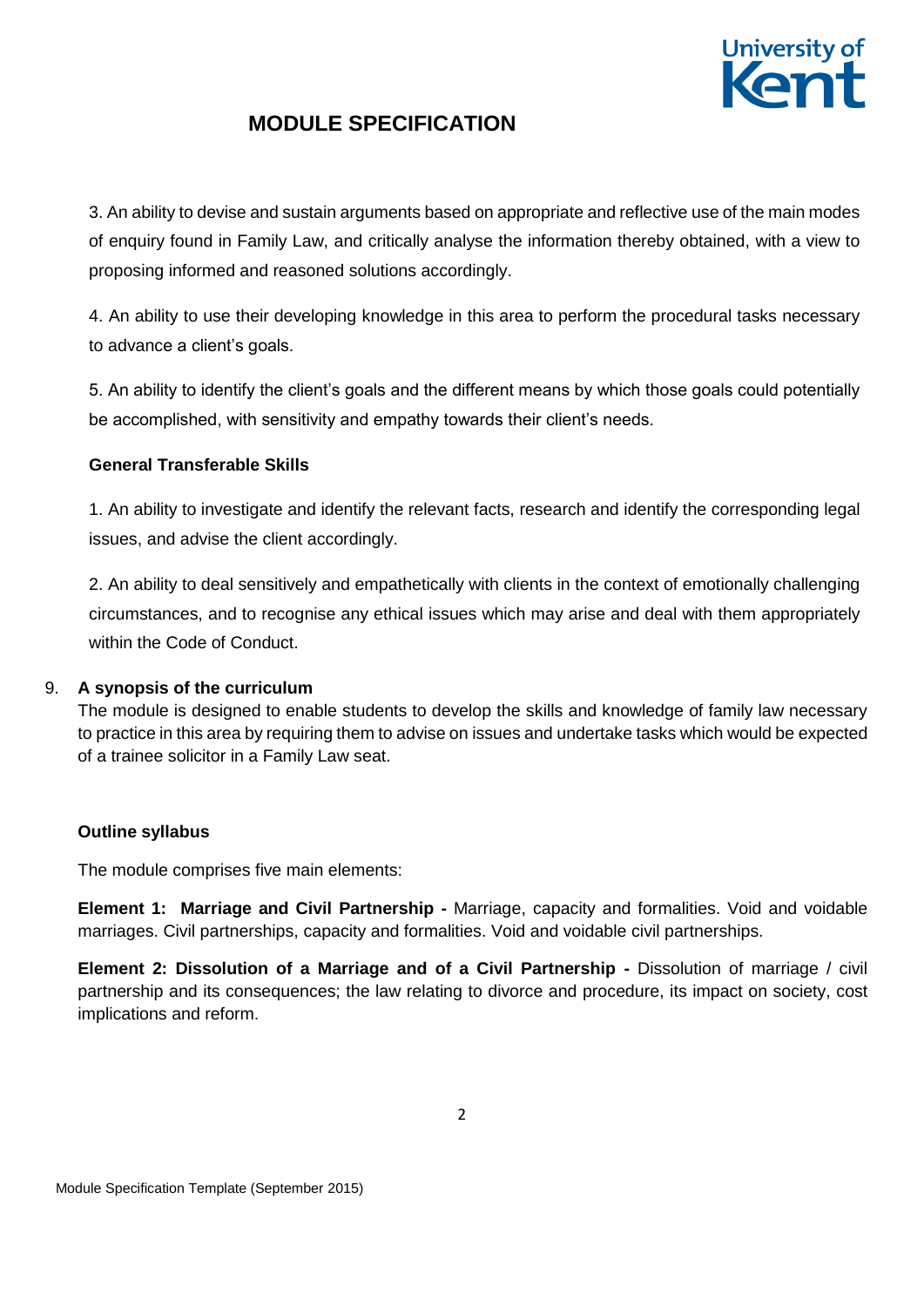

**Element 3: Financial Provision Proceedings -** Financial provision and procedure; the calculation of maintenance, capital and property adjustment orders, and financial provision for children under the Children Act and the Child Support Act.

**Element 4: Children Act Proceedings -** Parental responsibility including s.8 orders under the Children Act 1989 and procedure; Child Arrangement Orders following relationship breakdown and the impact of human rights legislation on the concept of the 'welfare principle' in the Children Act.

**Element 5: Domestic Violence Injunctions -** Domestic violence and procedure; the protection from violence, molestation and harassment for partners and children, an analysis of the interaction of civil and criminal law and the impact of human rights legislation on ex parte applications.

Key Skills include:

- Drafting
- Communication and Literacy
- Practical legal research
- File management
- Negotiation
- Numeracy
- Teamwork
- Managing and Developing Self
- Managing tasks and solving problems
- Computing and IT Skills

## 10. **Reading List (Indicative list, current at time of publication. Reading lists will be published annually)**

All textbooks and practitioner materials will be updated annually. Textbooks will be held in the latest edition and older editions will be withdrawn.

|                             | Title, author, publisher<br>$\bullet$                                                                                                                                                                                                                                                                                                                             |
|-----------------------------|-------------------------------------------------------------------------------------------------------------------------------------------------------------------------------------------------------------------------------------------------------------------------------------------------------------------------------------------------------------------|
| <b>Core Text</b>            | Family Law and Practice, Duffield, N et al, Legal Practice Guides<br>$\bullet$                                                                                                                                                                                                                                                                                    |
| <b>Essential</b><br>Reading | Butterworths Family Law Service [Online] Lexis<br>$\bullet$                                                                                                                                                                                                                                                                                                       |
| Recommended<br>Reading      | Skills for Lawyers, Elkinton, A et al, Legal Practice Guides<br>Lawyers' Skills, Webb, J et al, OUP<br><b>SRA Code of Conduct [Online]</b><br>$\bullet$<br>http://www.sra.org.uk/solicitors/handbook/code/content.page Solicitors<br><b>Regulation Authority</b><br>Family Law, Herring, J, Pearson<br>$\bullet$<br>Family law, Burton, F, Routledge<br>$\bullet$ |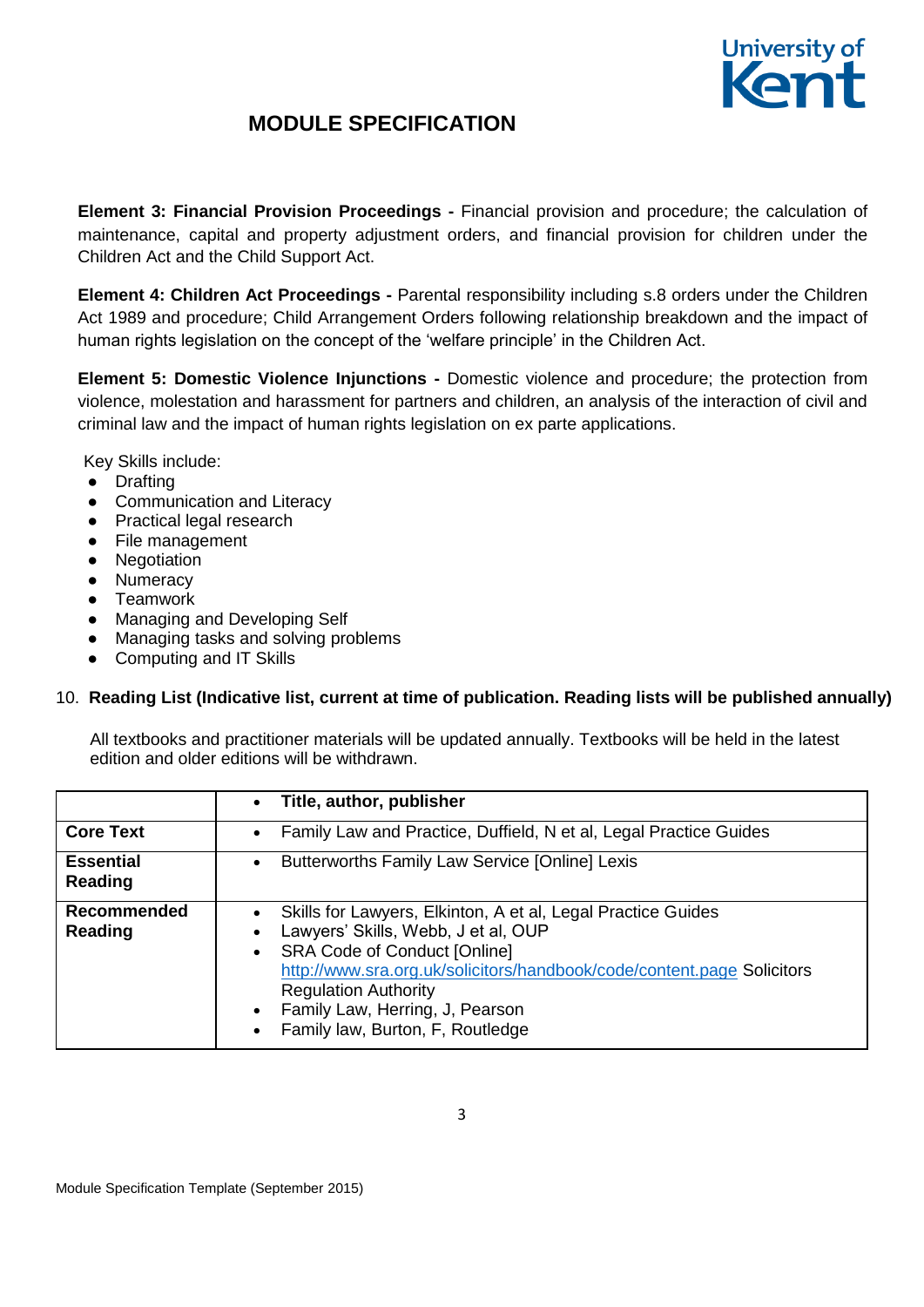

#### 11. **Learning and Teaching Methods, including the nature and number of contact hours and the total study hours which will be expected of students, and how these relate to achievement of the intended module learning outcomes**

Learning and teaching takes place through four key activities. These provide a blend of technical skills training, guided tasks assisting in self-directed research and study, practical application in a family law context and consolidation. Conceptually, the aim of the learning and teaching method is to mirror as closely as possible a trainee's experience in the family department of a law firm.

#### **Part A – Technical skills training**

The trainee is briefed in detail on the relevant legal area (this can take a variety of forms, including, for example: webinars; live and / or recorded lectures; and conference calls).

#### **Part B – Self-directed research/Guided tasks**

The supervising partner will guide the trainee via memoranda, e-mails and/or recorded voicemails into the relevant areas that need to be researched.

This may include reading articles, practitioner texts, preparing checklists, drafting documentation for the clients to be explained to the client, providing advice on various aspects of the transaction and answering client/supervisor questions etc.

#### **Part C – Seminar**

The trainee will present their findings to the client and/or client partner/supervisor. New issues may arise from the presentation and / or further client information to change the dynamics of advice etc.

#### **Section D – Consolidation**

This may be in the form of independent reflection / online student discussion forum / associated tutor dialogue (e.g. via email) as students absorb the issues raised in the briefings and seminars through the consolidation process.

| Activity                        | Notional Hours of Study        |
|---------------------------------|--------------------------------|
| Technical skills training       | 10                             |
| Self-directed research / guided | 100 (including preparation for |
| tasks                           | assessments)                   |
| <b>Seminars</b>                 | 20                             |
| Consolidation                   | 20                             |
| Total                           | 150                            |

#### 12. **Assessment methods and how these relate to testing achievement of the intended module learning outcomes**

This module will be assessed by a supervised assessment of three hours' duration, split into two parts: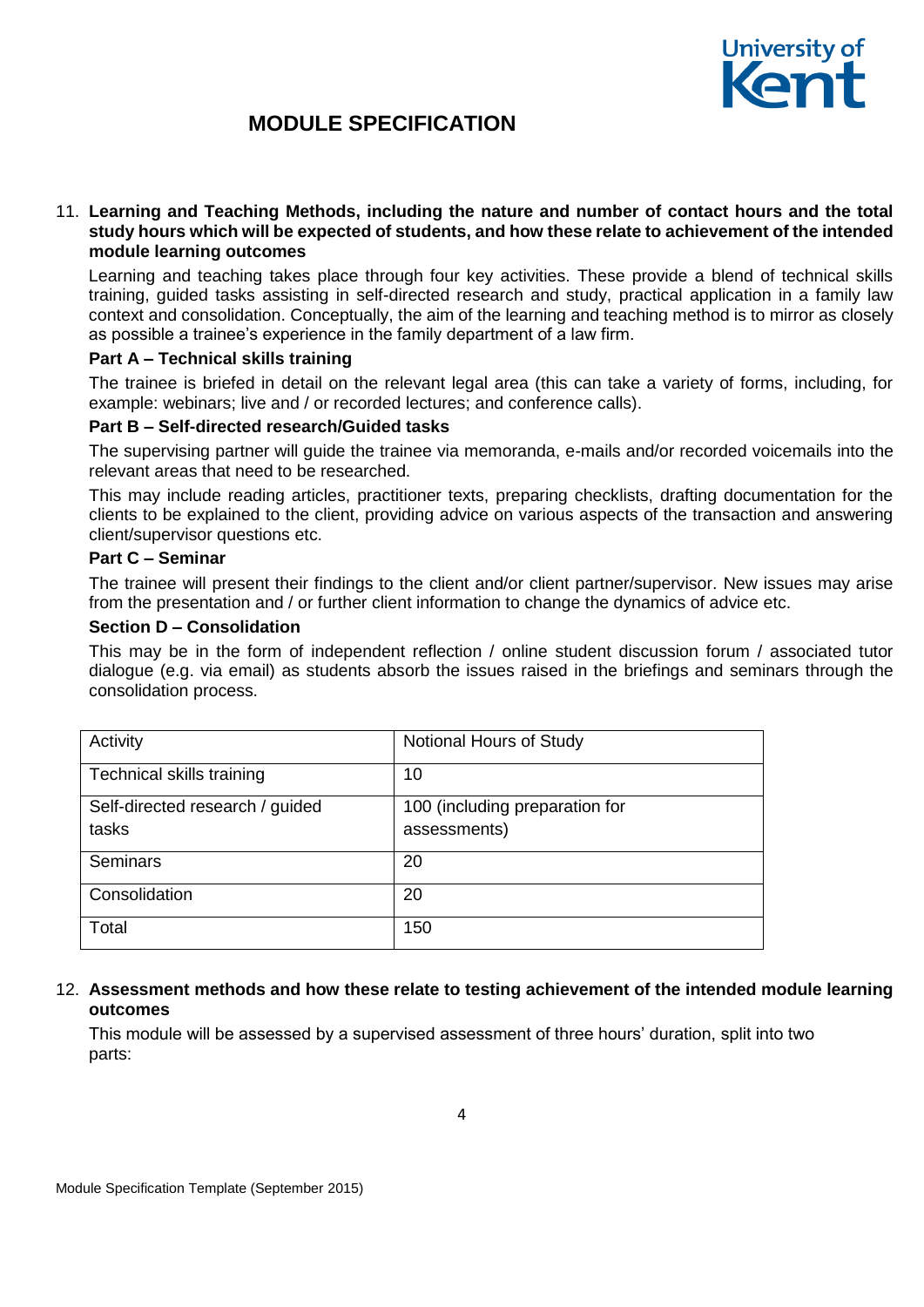

Part A - an examination in which students will be required to address a practical realistic family law scenario utilising the knowledge and skills developed on the module (2 hours) (70%);

Part B – objective testing (1 hour) (30%).

Students will be required to attempt both parts of this assessment.

The pass mark for the module is 50%. Students will need to attempt both parts of this assessment. Since the learning outcomes tested by each part overlap (see further detail below) an overall pass of 50% will be sufficient to pass the assessment.

#### **Rationale**

This methodology reflects two key objectives: firstly, and most importantly, to assess that the learning outcomes set out above have been achieved by the students in a way which complies with the Legal Practice Course Assessment Regulations. Secondly, to align our assessment regime with that proposed by the Solicitors Regulation Authority for the new Solicitors Qualifying Exam.

The proposed assessment methodology, combining a practically-focused examination with objective testing we feel achieves both of these goals.

| <b>Module</b><br>learning<br>outcome |                               | SS1     | SS<br>$\overline{2}$ | SS <sub>3</sub> | SS4 | SS <sub>5</sub> | <b>GTS</b><br>1 | <b>GTS</b><br>2 |
|--------------------------------------|-------------------------------|---------|----------------------|-----------------|-----|-----------------|-----------------|-----------------|
| Learning/<br>teaching<br>method      | <b>Hours</b><br>allocate<br>d |         |                      |                 |     |                 |                 |                 |
| <b>Technical</b><br>skills training  | 10                            | $\sf X$ |                      |                 | X   |                 |                 |                 |
| <b>Private study</b>                 | 100                           | X       | X                    | X               | X   | X               | X               |                 |
| <b>Seminar</b>                       | 20                            | $\sf X$ | $\sf X$              | $\sf X$         | X   | $\sf X$         | $\sf X$         | X               |
| <b>Consolidation</b>                 | 20                            | X       |                      |                 | X   |                 |                 |                 |
| <b>Assessment</b><br>method          |                               |         |                      |                 |     |                 |                 |                 |
| Part A<br>Examination                |                               | X       | X                    | X               | X   | X               | X               | $\sf X$         |

### *13. Map of Module Learning Outcomes to Learning and Teaching Methods and methods of Assessment*